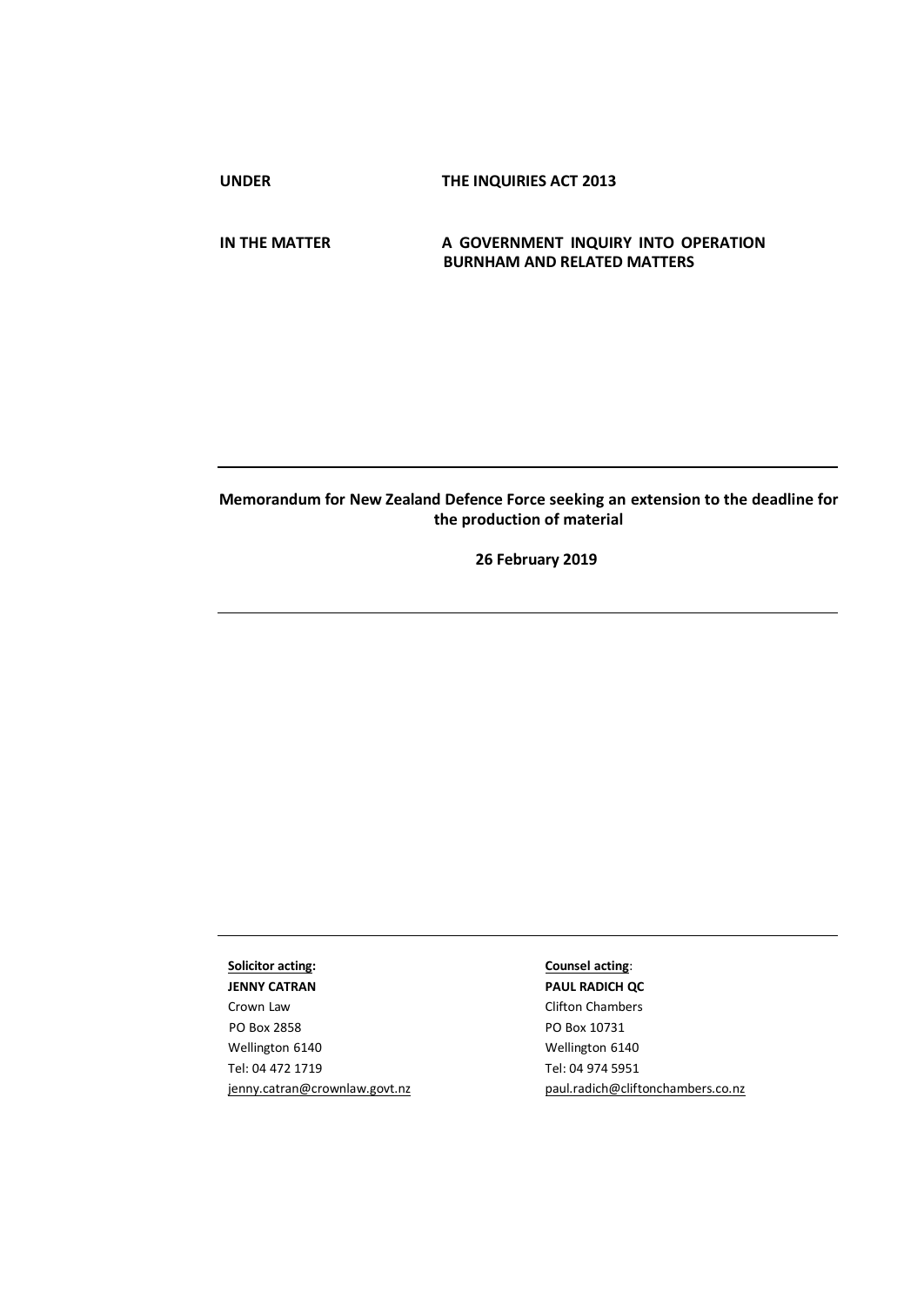- 1. In Minute No 6 of 29 November 2018, the Inquiry ordered the NZDF, under s 20 of the Inquiries Act, to produce "all documents or things that are relevant to the matters identified in paragraph [7] of the Terms of Reference and are in its possession and control." $1$  This material was to be provided by 5pm, Thursday 28 February.
- 2. The NZDF remains committed to supporting the Inquiry, including through the provision of all material within scope of the Inquiry's order in Minute 6. In doing so, the NZDF has made every effort to balance the thoroughness of its process, including a robust search for such material, with the need to meet the Inquiry's timelines.

## **Provision of material to Inquiry**

- 3. In its Memorandum of 15 February 2019, the NZDF noted that it had yet to examine 343 of the 18,720 items, in total, that had been identified as potentially relevant to the Inquiry's Terms of Reference.
- 4. The NZDF will be able to complete the examination of these remaining items and provide all relevant material within to the Inquiry by 5pm, Thursday 28 February 2019.

## **Additional repository of information**

- 5. The NZDF noted in its memoranda of 18 January and 15 February 2019 that it had identified one additional repository of documents that it had not yet accessed at that time. It noted that an examination of the repository would be required before the NZDF could clarify whether it would add significantly to the total number of items to be examined for relevance to the Inquiry.
- 6. The repository was identified in the course of the NZDF's ongoing work to locate sources of material having the potential to be relevant to the Inquiry. It was identified in a location at which the NZDF did not expect to find information of potential relevance.
- 7. In its Memorandum of 15 February 2019, the NZDF noted that the recovery of data from this source required specialist technicians to access and transfer the

**.** 

<sup>&</sup>lt;sup>1</sup> Minute No 6, paragraph  $[10](a)$ .